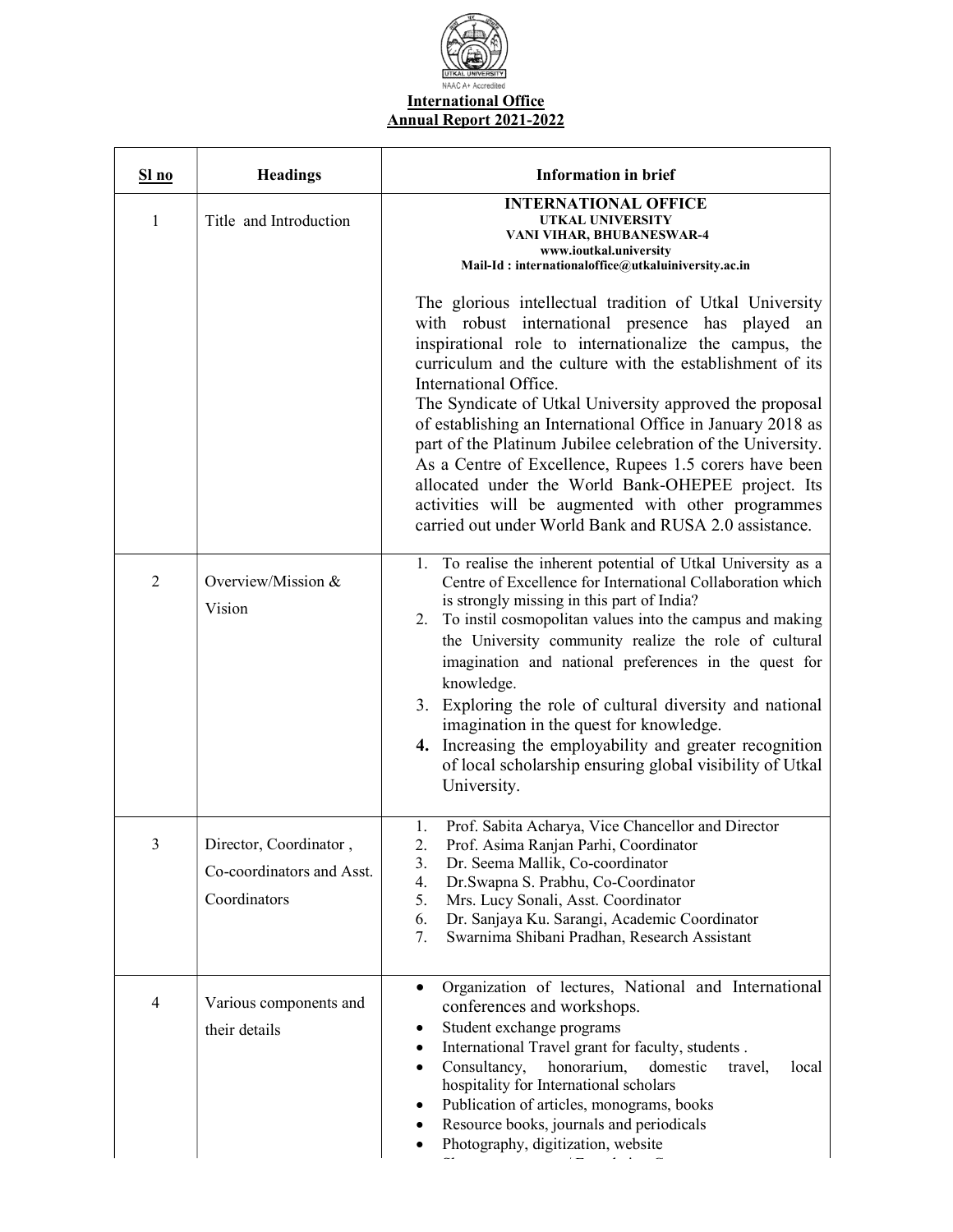|   |                                                                    | international universities and NGOs.                                                                                                                                                                                                                                                                                                                                                                                                                                                                                                                                                                                                                                                                                                                                                                                                                 |
|---|--------------------------------------------------------------------|------------------------------------------------------------------------------------------------------------------------------------------------------------------------------------------------------------------------------------------------------------------------------------------------------------------------------------------------------------------------------------------------------------------------------------------------------------------------------------------------------------------------------------------------------------------------------------------------------------------------------------------------------------------------------------------------------------------------------------------------------------------------------------------------------------------------------------------------------|
|   |                                                                    | Academic exchange agreements and MOUs.                                                                                                                                                                                                                                                                                                                                                                                                                                                                                                                                                                                                                                                                                                                                                                                                               |
| 5 | International scholars<br>visited.                                 | Five Research Scholars from Imperial College of<br>I.<br>London participated in the symposium on Global<br>Innovation Design on $8^{th}$ & $9^{th}$ August 2018.<br>Laurenz Reichl,<br>$1_{\cdot}$<br>2.<br>Sophia Ppali,<br>3. Alex Kane,<br>4. Imran Nazerali,<br>5.<br>Thea Peterson,<br>6. Karlie Knudtsen (Fox-Knudtsen), Fulbright-Hays<br>scholar from Cornell University, USA, was<br>affiliated with Department of Anthropology,<br>Utkal University for 12 months to conduct<br>research on 'Aluminum Gods: Mining and<br>Religiosity Along Odisha's Bauxite Supply<br>Chain'.<br>7. Greta Furlan,, cultural anthropology student from<br>the University of Milano-Bicocca, Italy, visited<br>Utkal in 2019 for conducting research for her<br>Master's thesis on tribal education.<br>8. Ms. Luise Susanne Heb, Institute of Indology and |
|   |                                                                    | Centre for Asian Studies, Leipzig University,<br>Germany, visited Utkal University from 5 <sup>th</sup><br>September 2019 to 28 <sup>th</sup> January 2020 for pursuing<br>her internship in the Department of Sanskrit.<br>Mr Eshanullah Noori From Afghanistan is<br>9.<br>pursuing his master degree in the department of<br>computer science.<br>10. Mr Chandan Das from Bangladesh is pursuing his<br>MBA degree.                                                                                                                                                                                                                                                                                                                                                                                                                               |
| 6 | Activities /Seminars/<br>workshops/conferences<br>organised so far | 1. Workshop on "Internationalization of Higher<br>Education: Why, What and How" on 28 <sup>th</sup> June, 2018<br>under the guidance of Mr. Francisco Marmolejo,<br>Lead Education Specialist for India, World Bank.<br>2. Two Day Symposium on the theme GLOBAL<br>INNOVATION DESIGN in Collaboration with the<br>Imperial College, London on 8 <sup>th</sup> & 9 <sup>th</sup> August, 2018.                                                                                                                                                                                                                                                                                                                                                                                                                                                       |
|   |                                                                    | 3. Research Scholar's workshop in collaboration with<br>the United States International Educational Funding<br>(USIEF) and the Fulbright Outreach Program on<br>September 18 <sup>th</sup> 2018.                                                                                                                                                                                                                                                                                                                                                                                                                                                                                                                                                                                                                                                     |
|   |                                                                    | 4. International Workshop on "Building Intercultural<br>Competency: Perspectives from India and Italy" at<br>University of Delhi on 20 <sup>th</sup> September, 2018<br>organized by the Indian Anthropological Association<br>in collaboration with Utkal University and University<br>of Bologna, Italy.                                                                                                                                                                                                                                                                                                                                                                                                                                                                                                                                           |
|   |                                                                    | 5. Academic meet on the theme "Odisha: Higher<br><i>Education for a better tomorrow</i> " in the Make in                                                                                                                                                                                                                                                                                                                                                                                                                                                                                                                                                                                                                                                                                                                                             |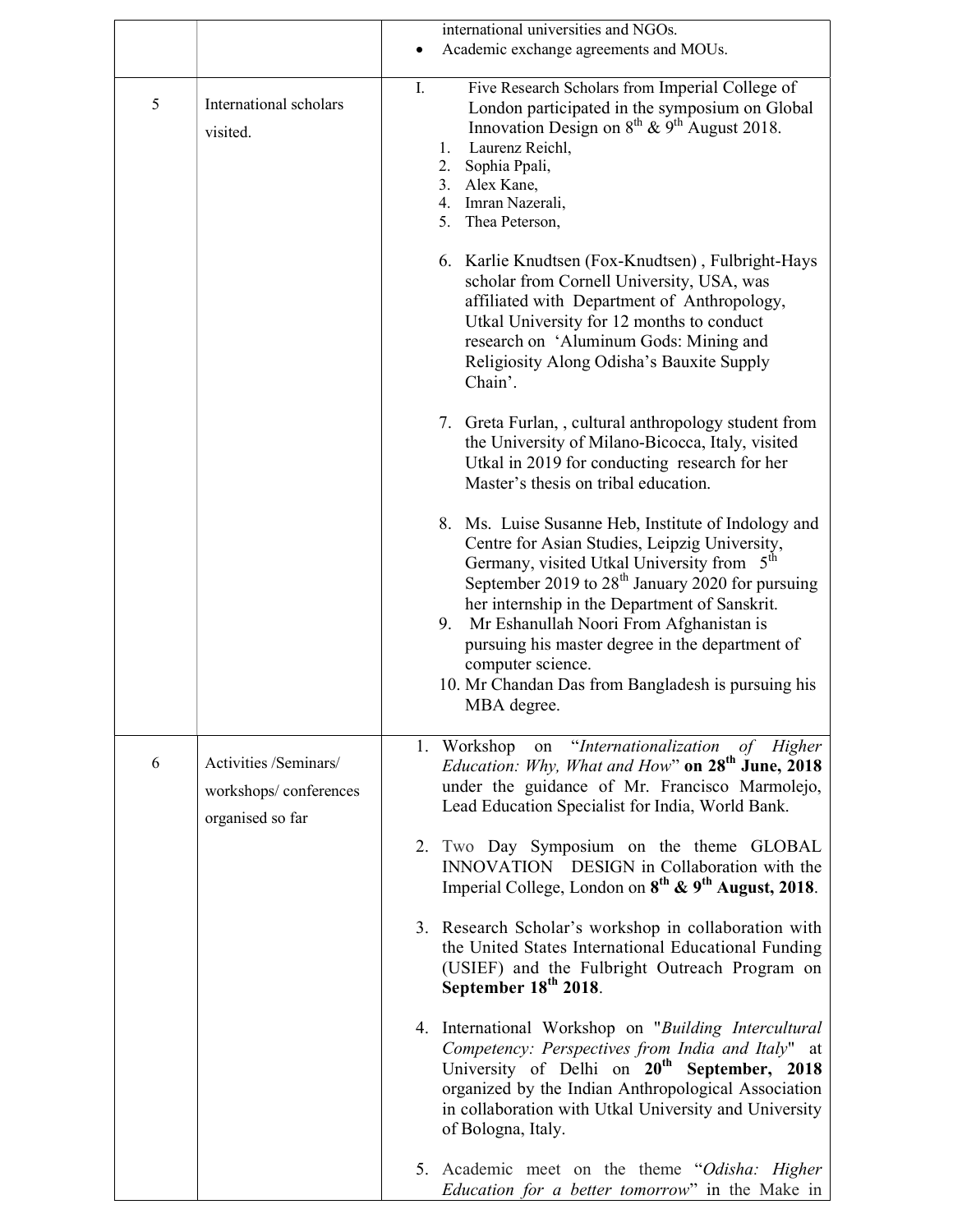| Odisha Conclave 2018 held from 11th to 15th<br>November 2018.                                                                                                                                                                                                                                                                                                                                                                                                               |
|-----------------------------------------------------------------------------------------------------------------------------------------------------------------------------------------------------------------------------------------------------------------------------------------------------------------------------------------------------------------------------------------------------------------------------------------------------------------------------|
| 6. A Special talk by Dr. Vitalino Similox, Rector, Maya<br>Kaqchikel University (UMK),<br>Indigenous<br>an<br>Guatemala<br>'Indigenous<br>University<br>from<br>on<br>Universities<br>Guatemala:<br>Challenges<br>in<br>and<br><i>Strategies</i> " on 1 <sup>st</sup> December, 2018.                                                                                                                                                                                       |
| 7. A Special talk on the theme 'Aluminum; The Future<br>Metal: Challenges and Applications' under World<br>Bank OHEPEE project on 31 <sup>st</sup> January, 2019.                                                                                                                                                                                                                                                                                                           |
| 8. A special lecture by Dr. Joe Magner, Professor in the<br>of Bioproducts<br>Department<br>and<br><b>Biosystems</b><br>Engineering, University of Minnesota, USA on<br>March 23, 2019.                                                                                                                                                                                                                                                                                     |
| 9. World Bank-OHEPEE sponsored National Seminar<br>on the theme 'Internationalization of Higher<br>Education in India' on 31st March, 2019.                                                                                                                                                                                                                                                                                                                                 |
| 10. A Roundtable Discussion on 'Volunteerism, Social<br>Entrepreneurship and Intercultural Solidarity' on 2 <sup>nd</sup><br>May, 2019 with international youth volunteers<br>working under Erasmus Mundus and European<br>Commission and YOSE (Youth Opportunities in<br>Social Economy).                                                                                                                                                                                  |
| 11. Round Table discussion on 'Aluminum Gods: Mining<br>and Religiosity along Odisha's Bauxite Supply<br>on 24 <sup>th</sup> May, 2019 with a Visiting<br>Chain'<br>Fulbright-Hays Scholar Ms. Karlie Fox-Knudtsen<br>from Cornel University.                                                                                                                                                                                                                               |
| 12. A collaborative interactive session on September 7,<br>2019 with H.E. Mr. I. Made Mangku Pastika, former<br>Governor, Bali, Indonesia, President of World Hindu<br>Parishad, and some distinguished delegates from<br>Bali, Indonesia on issues ranging from educational<br>and cultural collaborations to collaborative research<br>and academic enrichment in the field of Tourism<br>industry.<br>12. Official website <b>www.ioutkal.university</b> was inaugurated |
| during Platinum Jubilee celebration, UU , on 27 <sup>th</sup><br>November, 2019.                                                                                                                                                                                                                                                                                                                                                                                            |
| 13. Two foundation courses on German and Italian language<br>(FCGIL-2019) were organized by the International Office<br>from 10 Nov 2019 to 18 Jan 2020.                                                                                                                                                                                                                                                                                                                    |
| 14. Platinum Jubilee distinguished lecture on "Challenges of<br>Leisure and Tourism in Contemporary world" by Prof.<br>Alan Law, University of Trent, Canada, was held on 15 <sup>th</sup><br>Feb, 2010 in Collaboration with International Office.                                                                                                                                                                                                                         |
| 15. A round table discussion on "Thinking Different" on 24 <sup>th</sup><br>February, 2020 was organized by International Office<br>and RUSA 2.0. Prof. Thomas Reuter, Asian Institute,                                                                                                                                                                                                                                                                                     |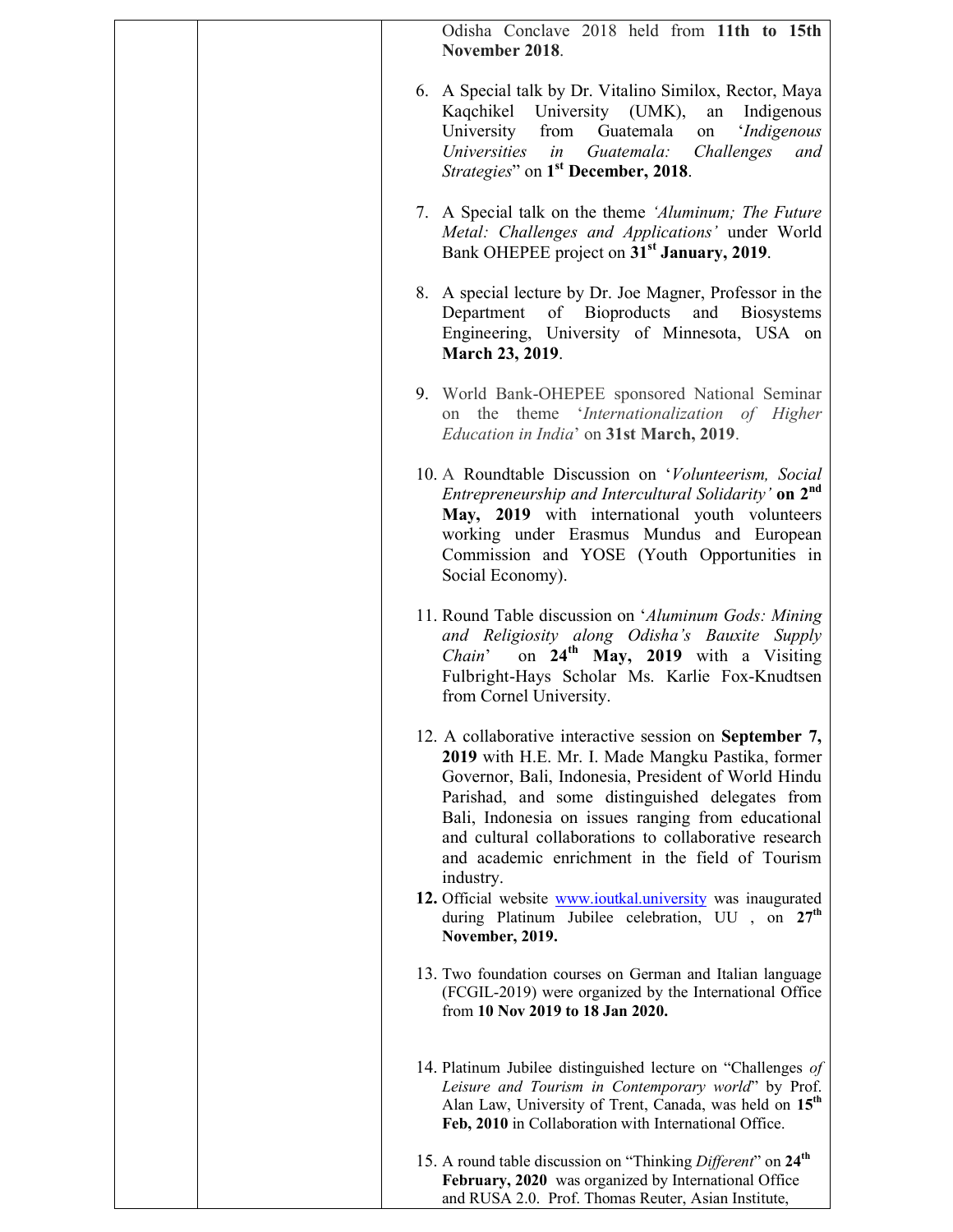|        |                                                    | University of Melborne, Australia and Prof. Noel Salazar,<br>Catholic University of Leuben, Belgium.                                                                                                                                                                                                                                                                                                                                      |
|--------|----------------------------------------------------|-------------------------------------------------------------------------------------------------------------------------------------------------------------------------------------------------------------------------------------------------------------------------------------------------------------------------------------------------------------------------------------------------------------------------------------------|
|        |                                                    | 16. A round table meeting with International delegates from<br>Italy, Ecuador, Kenya, France, Portugal, Poland &<br>Slovakia was organized on $27th$ Feb, 2020, 3.00 pm at<br>P.G. Council Office, Utkal University on the topic of "In<br>reflection to International Cooperation".                                                                                                                                                      |
|        |                                                    | 17. An International Conference on "Science, Society and<br>Politics in South Asia" was organized by International<br>Office & Centres of Excellence of North-East India<br>Studies and Language, Literature and Culture Sponsored<br>by WB-OHEPEE and RUSA 2.0 on 3 - 4 March, 2020 at<br>the Mayfair Convention, Bhubaneswar.                                                                                                           |
|        |                                                    | 18. A national seminar on "New education policy and<br>internationalization of higher education in India :<br>opportunities and Challenges" was organized by<br>International office and sponsored by WB-OHEPEE on<br>25 <sup>th</sup> & 26 <sup>th</sup> march, 2021 at Academic council hall, Rusa<br>Bhavan, Utkal University.                                                                                                         |
|        |                                                    | 19. An International Conference on "Building Intercultural<br>Competence in Higher Education: strengthening Local-<br>Global Links" was organized by International office,<br>Utkal University and sponsored by WB-OHEPEE on 23rd<br>& 24 <sup>th</sup> September 2021 at New Academic Building(CII<br>Building) Utkal University.<br>20. Certificate Course in French language was organized by                                          |
|        |                                                    | International office in the academic session 2021-2022.<br>University of California, Berkley<br>1.                                                                                                                                                                                                                                                                                                                                        |
| $\tau$ | <b>Memorandums</b> of<br><b>Understanding with</b> | North Eastern University, Boston, USA<br>2.<br>Department of Anthropology, East Germany University,<br>3.<br>Tuebingen, and Gothe University, Frankfurt, Germany.                                                                                                                                                                                                                                                                         |
|        | <b>Universities abroad:</b>                        | 4. Department of Bio- technology along with Science and<br>Engineering research board (SERB-DST) and Baylor<br>College of Medicine, Houston, Texas, USA<br>5. Developing academic and research collaborations with<br>RIKEN, Japan (Prof. Zhang Computational Biology).                                                                                                                                                                   |
| 8      | Way forward/Future<br><b>Plan of Action</b>        | 1. Community Connection and Publicise Strengths :<br>Strategic partnership programs with universities and<br>a.<br>NGO <sub>s</sub> .<br>Academic exchange agreements and MoUs.<br>$\mathbf{b}$ .<br>Enhanced institutional reputation activities.<br>c.<br>d.<br>Student and teacher on International mobility.<br>Visitor center Initiatives with Mobile APP service.<br>e.<br>f.<br>International educational link up with Industries. |
|        |                                                    | $\overline{2}$ .<br><b>Student and Scholar Services:</b><br>International Student advisory board.<br>a.<br>Support Services by department and Library.<br>b.<br>Short term courses / Foundation Courses.<br>$\mathbf{c}$ .<br>Diversity and Leadership Programs.<br>d.<br>Developing<br>and<br>international<br>managing<br>e.<br>opportunities for students.<br>f.<br>Mobility of funds and travel grant.                                |
|        |                                                    | 3.<br><b>International Exchange Program:</b><br>International education link up with Universities.<br>a.<br>and knowledge exchange<br>b.<br>Teaching<br>between<br>departments and interdisciplinary centres.                                                                                                                                                                                                                             |